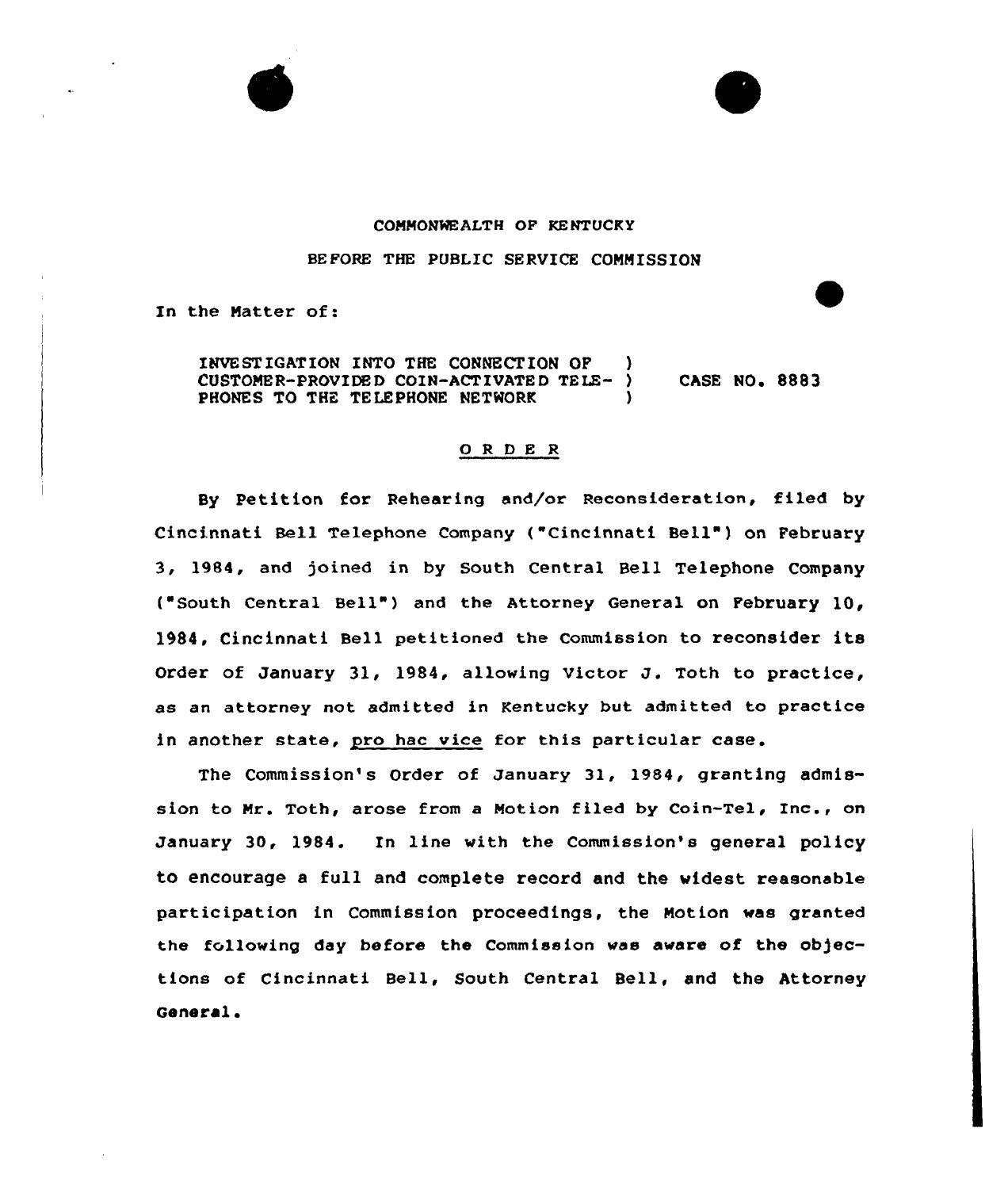All af the petitioners and movant have filed memoranda of law supporting or opposing the admission of Nr. Toth as counsel for this proceeding. The issue is easily stated: Whether Mr. Toth's election in the previous hearing to act as the principal witness for proponents should disqualify him from acting as an attorney in this case.

In an effort to cure the objections to the admission of Nr. Toth as counsel pro hac vice, proponents have offered to withdraw that part of his testimony relating to the public policy issues involved in the Commission's Order of December 22, 1983, denying the connection of customer-provided cain-activated telephones to the public switched network.

However, since the rehearing granted on the Motions of Omni Co. (Wrightsel), Coin-Tel, Inc., and Long Distance Savers, Inc., goes to the public policy issues as well as other considerations raised by the original petition, all parties should be allowed direct and cross-examination of Nr. Toth, as their respective positions require. Xn addition, any party may, at the rehearing, offer any additional evidence believed supportive of their respective pasitions. Also, the Commission invites testimony from all parties to the following finding of the Commission in its Order of August 18, 1983 (Case No. 8883):

l. <sup>A</sup> telephone subscriber providing <sup>a</sup> coin-activated telephone for the exclusive purpose of local exchange calls is not <sup>a</sup> public utility, and should not be required to obtain a certificate of public convenience and necessity from the Commission(.j (At p. 3.)

The Commission, having considered this matter, and being advised, ORDEP5 that the admission of victor J. Toth, Esq. as

 $-2-$